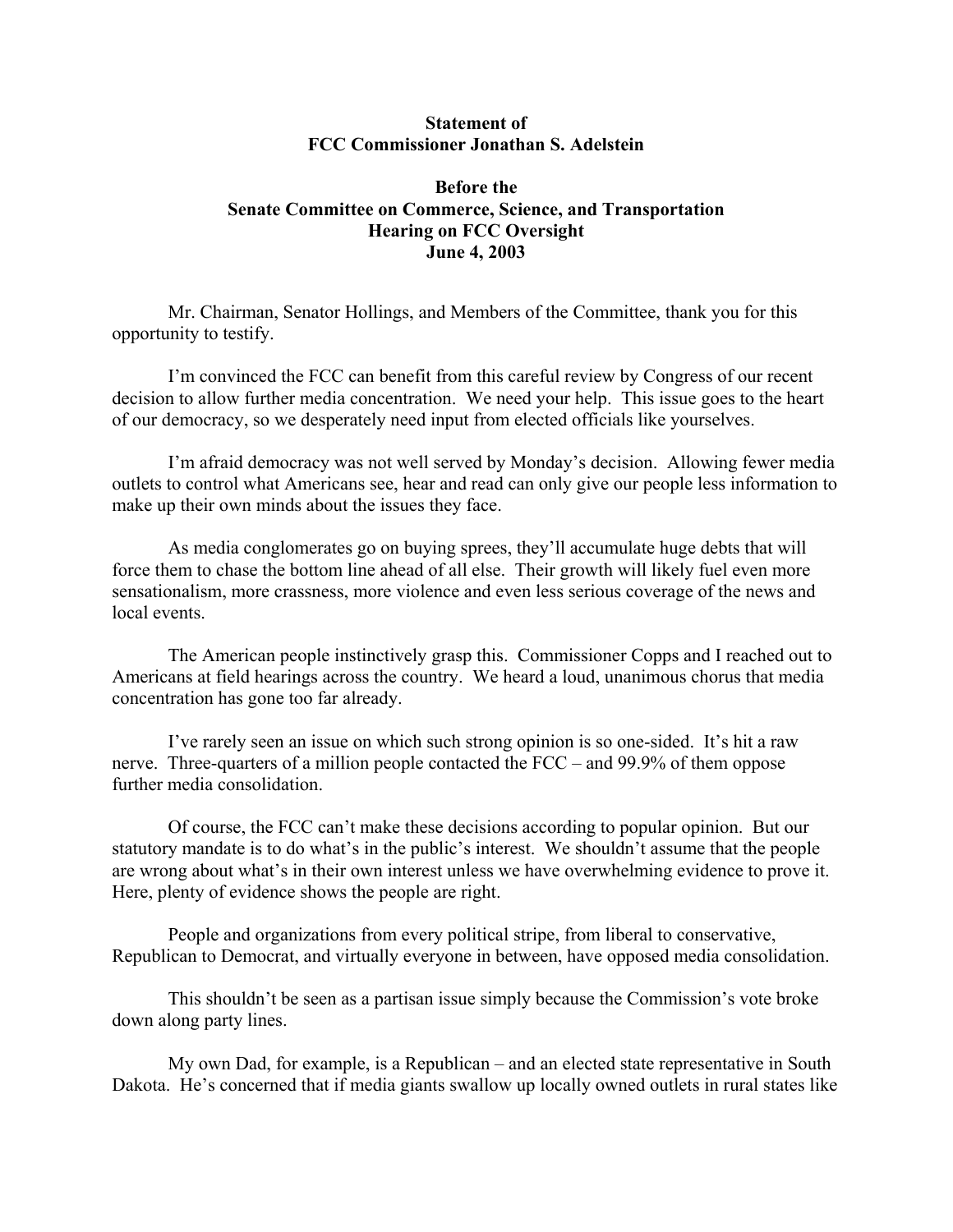ours, citizens will see less coverage of local concerns, including the key issues facing state governments.

 His concerns highlight a real threat to our democracy. One national study found that the combined TV coverage of all campaigns in 2000 was about seventy-four seconds per night – and that includes local, state and federal elections. As you know all too well, people heard a lot more from paid political ads, many of them negative – which only depresses turnout. Could the media help explain why half of Americans don't vote? Can anyone seriously argue that this will get better if we allow media giants to fortify their already massive market power?

The FCC's order assumes that somehow the cost savings that come from mergers will always get channeled into better news and programming. But it requires no steps to ensure that really happens.

The majority made a leap of faith that fixed rules based on oftentimes arbitrary numbers are the be-all and end-all of what's in the public interest.

 For example, the Order assumes that every time a newspaper buys a TV station in communities where 97 percent of Americans live, it's in their interest. In some cases, those mergers may actually bring some news heft to a struggling TV station. But is that true in every case? In many areas, such a deal eliminates an important voice serving a community. The Order makes no effort to sort that out, or to require any public interest commitments whatsoever.

The Order also allows one TV station to swallow another in most communities in the country – potentially 95 percent of the population – again with no requirement for the broadcaster to do anything new to serve the public.

 And it assumes that networks should be able to own stations reaching 45 percent of the population – 90 percent if you count the UHF discount – with no justification as to how this will help diversity or localism.

We're about to create new media moguls who make Citizen Kane look like a piker.

 In larger markets like San Francisco, one owner can combine the cable system, three television stations, eight radio stations, the dominant newspaper, the leading Internet provider, some cable networks, and magazines -- and studios that produce most of the programming goes out over those outlets.

 In smaller markets, say the town of Great Falls, Montana with a population of 56,000, one entity could own the cable company, the dominant TV station, the dominant newspaper, and multiple radio stations. Is this really good for democracy?

 It's true that Congress and the Courts forced a massive review. But they did not force massive deregulation. We could have required a market-by-market, case-by-case approach that ensures each merger actually serves the public interest. By failing to do so, the Order went